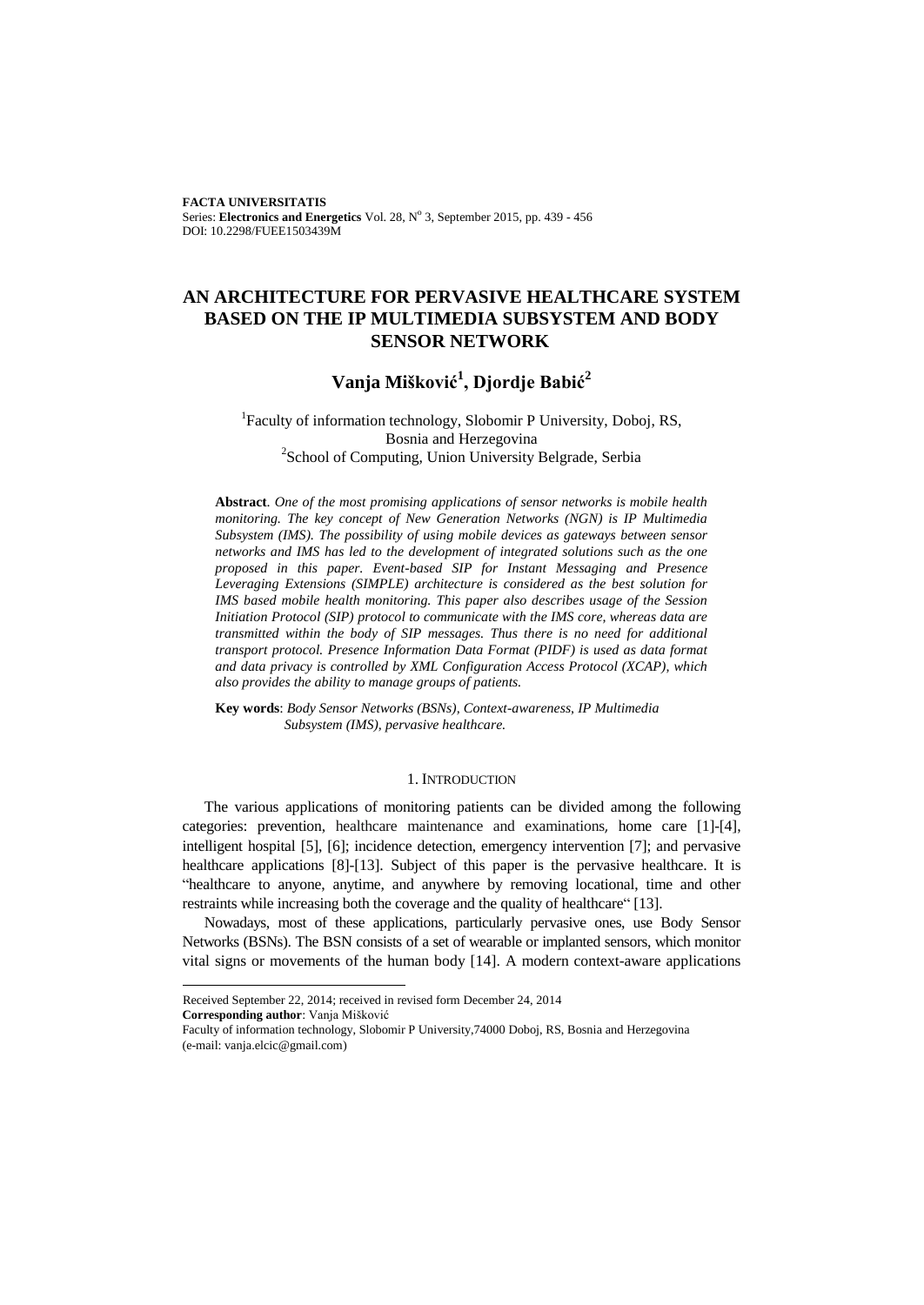that enhance user interaction and interpersonal communication [\[15\]](#page-17-2) use BSNs as sources of raw data. This kind of intelligent applications is essential to monitor human health, where proper assessment of the health condition is extremely important. A certain kind of mobile device gathers this data/polls sensors and it acts as a gateway to the central server or it processes data locally.

There has been significant number of research projects in this area. In [\[4\],](#page-16-1) a wearable computing platform, called Mithril, with sensors that can continuously monitor the vital signs of users, motoric functions, social interaction, sleep quality, and other health indicators, has been proposed. Mithril is used to study human behavior and to recognize different behaviors for creating context–aware interface with the computer. A project called Ubiquitous Monitoring Environment for Wearable and Implantable Sensors (UbiMon) [\[8\]](#page-16-5) has for its goal to provide continuous and undisturbed health monitoring system. The system consists of five main components: BSN nodes, local processing unit (LPU), central server (management), patient database and workstation (monitoring). Wireless sensors that can be used here are: ECG sensor,  $SpO<sub>2</sub>$  sensor (oximeter), acceleration sensor, etc. In addition, the Compact Flash card was developed for a Personal Digital Assistant (PDA), where all collected sensor data are transmitted through a WiFi/GPRS network for long-term storage and trend analysis.

Further examples of similar projects are MobiHealth [\[9\]](#page-16-6) and HealthService24 [\[10\]](#page-16-7) with the difference in the fact that the processing of data is not performed at the LPU, but that the data is forwarded to a remote server where processing is done. BASUMA [\[11\]](#page-16-8) is also a similar project but it suggests the use of intelligent sensors in the mesh sensor network. In [\[12\],](#page-16-9) an ad-hoc sensor network for transferring vital signs to the health care providers has been presented as a result of CodeBlue project. There, the use of an adaptive spanning-tree multi-hop routing algorithm has been explored. ActivePal is a commercial example of a system that is used to visualize data from Ambient Assisted Living Services (AALS). It provides a visual representation of data about the activities of the patient during the day. Principles of context awareness are also studied in ActivePal, Tunstall's ADLife [\[2\],](#page-16-10) and QuietCar[e \[3\]](#page-16-11) system.

The pervasive healthcare system presented here consists of three parts: BSN, data transmission from BSN to observers, and intelligence for context awareness. This contribution presents a novel system architecture for a pervasive healthcare system which is based on IP Multimedia Subsystem (IMS) for data transmission from sensors to the central unit. Thus, we focus here on the data transmission part. The architecture fully corresponds to the existing standard and supported functions of IMS without requiring additional server components. The raw data are collected by using BSN which consists of desired sensors. The collected data is transferred to the central server using the messages of Session Initiation Protocol (SIP). These messages are a basic feature of the SIP extensions, known as SIP Instant Messaging and Presence Leveraging Extensions (SIMPLE). SIMPLE defines the event-based architecture based on SIP PUBLISH/NOTIFY asynchronous messages. It is also possible to protect data privacy using XML Configuration Access Protocol (XCAP). Presence Information Data Format (PIDF) is chosen for data publishing. The presented architecture is effective because it is based on the existing devices and standards which are supported by leading manufacturers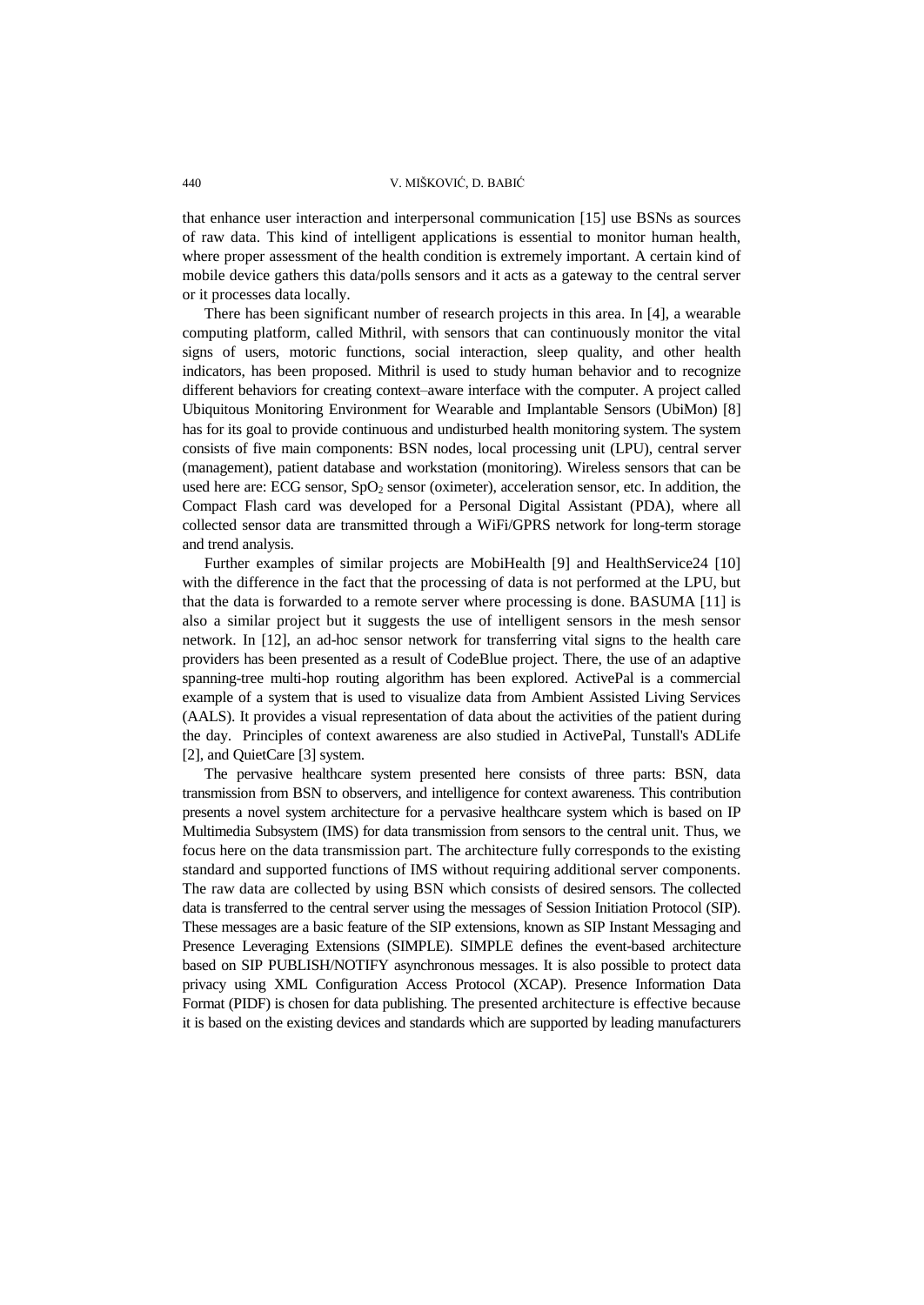and operators. Furthermore, we have developed an application based on the adopted system architecture. The application has been successfully tested for several use cases.

The outline of this paper is as follows. Section 2 discusses common sensor networks topologies and actual sensor technologies in terms of application for monitoring of patients. Section 3 is devoted to the analysis how the SIMPLE framework as a part of the IP Multimedia Subsystem (IMS) architecture can be used for data transfer in the proposed system. Section 4 explains basics of the context-aware system and describes how to enhance the given solution with characteristics of a context-awareness. In Section 5, we illustrate several use cases of developed application, and we give the content of relevant messages. Finally, Section 6 gives main conclusions.

### 2. THE ANALYSIS OF BODY SENSOR NETWORKS WITH RESPECT TO PATIENT MONITORING

The requirements that need to be satisfied by the application significantly affect the topology and sensor network technology. Designers of sensor networks are faced with often conflicting technical challenges so as to meet unique performance characteristics.

The UbiMon project used a star topology [\[8\].](#page-16-5) The star topology involves a centralized architecture, where the intelligence of the system is concentrated in the central hub that is superior to the peripheral sensors in terms of resources such as CPU, memory and batteries. The star topology is a common choice because of its simplicity when the scenario does not require direct communication between sensors. On the other hand, Basuma project is an example where the robust mesh topology is used, which relies on a distributed system with peer-to-peer connection, without a central controller [\[11\].](#page-16-8) As a result of the mesh topology, if one component breaks down the remaining parts of the system can still work. This approach is desirable when sensors need to communicate with each other and exchange data, perform even less processing and then send the data to a gateway. Of course, this topology is more complex than the star topology and requires smart sensors that consume more energy.



**Fig. 1** Illustrations of star (left) and mesh topology (right) for BSN.

In order to facilitate direct communication between sensors and also to reduce the complexity of the mesh network, a compromise solution exists in the form of the clustertree topology. If a tree consists of a coordinator node and its associated children nodes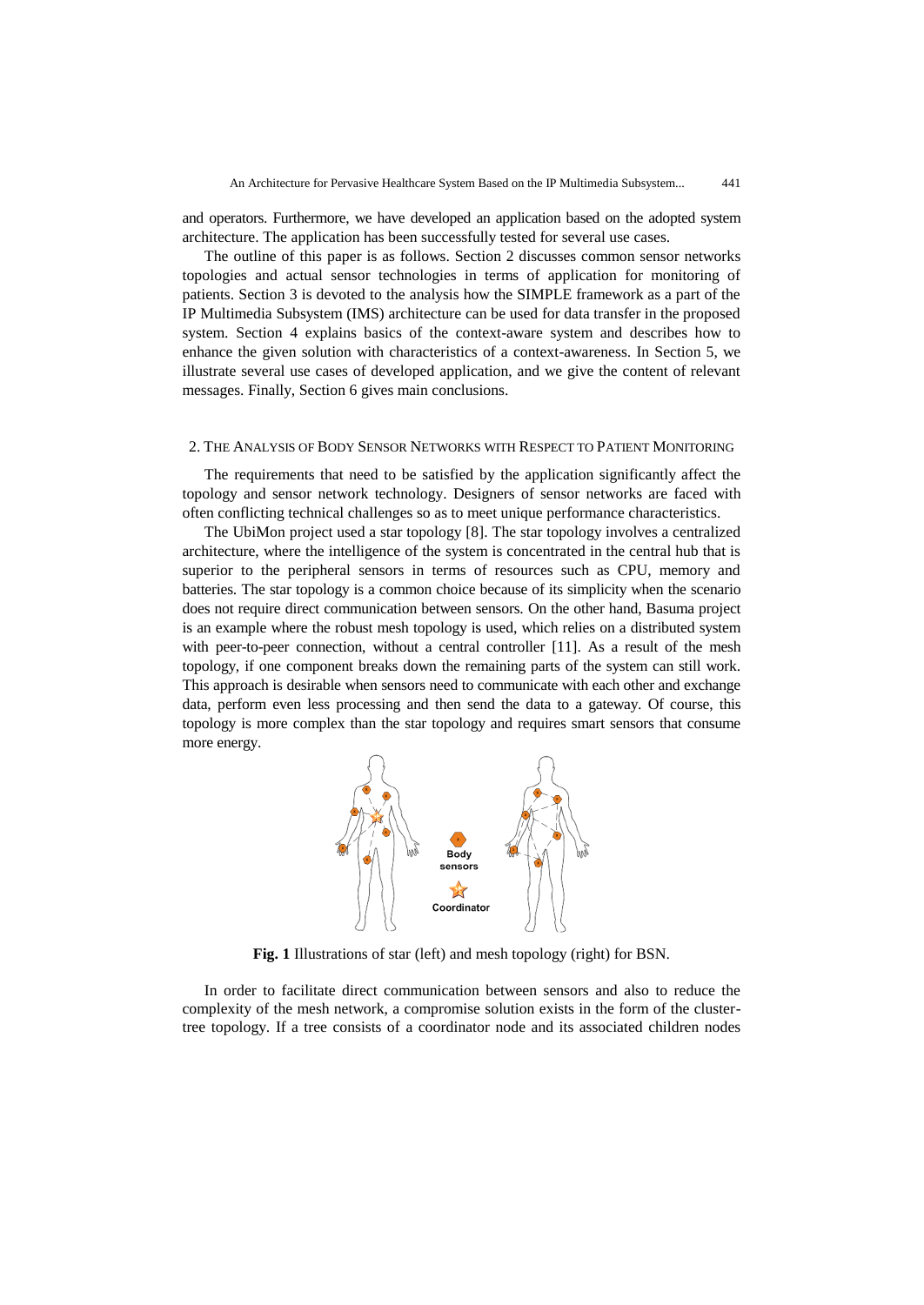with tree height equal to one, then the cluster-tree topology simplifies to the star topology. There is always a possibility to further spread the tree and to include not only body area sensors but also ambient sensors. Greater complexity is required only by those sensors that provide access to the network. The routing is simple because every node knows its children nodes, and its superior node. The cluster-tree topology always has a bottleneck in the root node. However, if root node is a mobile device which should provide the connection to the IMS and deployment of context-aware applications, then its processing, memory and energy resources are rather sufficient and reliable for transmission of data collected from sensors. Because of its simplicity, low energy consumptions, and simple implementation using mobile devices as coordinator node, we chose cluster-tree topology as a convenient architecture for BSN.



**Fig. 2** Illustration of cluster-tree topology.

At the market, there exists number of sensors that can be effectively used for patient monitoring in the proposed system. These sensors use either Bluetooth 4.0 Low Energy standard or ZigBee specification. Bluetooth is a good option to build BSN because of its increasing data rates, low energy and extended battery life. It supports star topology. Devices that have two protocol stacks are called gateways and they collect data from sensors and send them to the storage. For the purposes of medical applications, Health Device Profile (HDP) is developed [\[16\].](#page-17-3) Bluetooth SIG determined IEEE 11073-20601 protocol for exchanging data between the HDP layer and the IEEE 11073-104xx Device Specification standard. IEEE 11073-20601 defines a protocol for exchanging data, and IEEE 11073-104xx defines the format of data, including size and encoding. HDP defines two types of devices: sink and source device. The source is a small device that plays the role of a transmitter of medical data. The sink is a functionally rich device that serves as a receiver of medical data, such as smart phone.

ZigBee is another candidate technology for building BSN. ZigBee provides specification for a protocol stack. The first two layers, physical and MAC layers, are taken from the IEEE 802.15.4 standard. In addition, IEEE 802.15.4 creates the foundation for ZigBee upgrading it with the network and application layers to support multi-hop networks. ZigBee multi-hop routing allows wireless environmental sensors scattered all over the house to connect with user"s BSN network. ZigBee standard distinguishes three types of devices: ZigBee PAN coordinator, routers and end devices. In this manner, ZigBee standard enables the cluster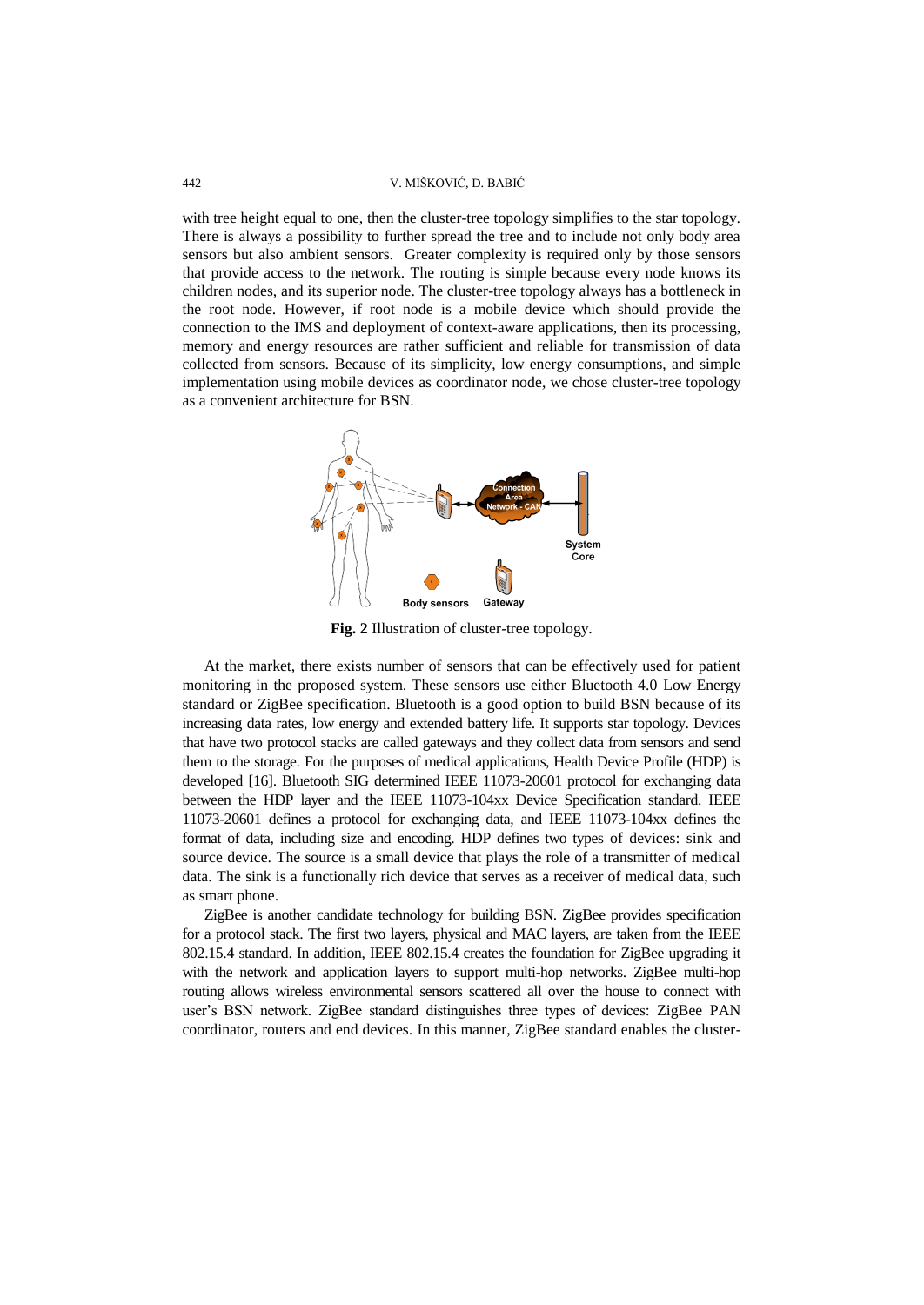tree topology. ZigBee Health Care (HC) Profile takes most of its attributes of the medical devices from the IEEE 11073 Device Specializations standards family defined for the communication of medical devices [\[17\].](#page-17-4) Application scenarios that are supported by the HC profile are: continuous monitoring of the patient, patient's episodic monitoring, alarming scenario, assistance to the elderly and ill, monitoring of sports activities, etc.

The proposed BSN architecture is based on the cluster-tree topology shown in Fig. 2, as already explained above. The basic idea is to relay the system on commercial devices that are already available at the market. As explained above, these devices use either Bluetooth or ZigBee technology. However, at the moment, devices supporting Bluetooth are dominant at the market. The developed application, which is illustrated in Section 5, is focused mainly on the data transmission between a gateway device and registered watchers using IMS. Therefore, the application simulates the BSN and collection of sensor data.

### 3. ARCHITECTURE FOR DATA TRANSMISSION

As explained above, we decided to use the cluster-tree topology, which consists of one root node which communicates with BSN. The root node can be a typical mobile device (smart phone, tablet) operating under Android, iOS Windows or Symbian OS. In this contribution, we present the system architecture and principles of pervasive health monitoring application which we have developed for Symbian OS using Java ME environment. However, the system architecture and other principles are also applicable to Android, Windows and iOS case as well. The typical mobile device can provide the connection to the IMS and deployment of an application that collects data from sensors according to patient"s health profile and send them to the server or watcher. Our intention is to use the existing set of data protocols supported by most of operators. Therefore, IMS represents an architectural framework for providing data transfer from the root node to server and watcher.

As defined i[n \[18\],](#page-17-5) IMS is a global, access-independent and standard-based IP connectivity and service control architecture that enables various types of multimedia services to end-users using common Internet-based protocols. It is based on Session Initiation Protocol (SIP) [\[19\].](#page-17-6)  IMS primarily deals with issues of heterogeneity of access technologies, addressing schemes, authentication, authorization and accounting (AAA), QoS, security and managing devices mobility. With these characteristics, IMS is a highly scalable framework to carry the information derived from body sensor networks. SIMPL[E \[20\]](#page-17-7) specification provides a simple and complete event-based architecture without the need for additional application server modules. The basic idea presented here is that sensor data are sent as presence data, and SIMPLE architecture for the transport of presence data uses the body of SIP notify/publish messages.

### **3.1. Complete architecture of the proposed network**

Figure 3 shows the complete architecture of the proposed network for transport of data collected from sensors. The network architecture is very similar to IMS network, as we rely on its services. Here, the role of S-CSCF is to allow the process of authentication, authorization and accounting. It is also responsible to distinguish the initial filter criteria in order to route the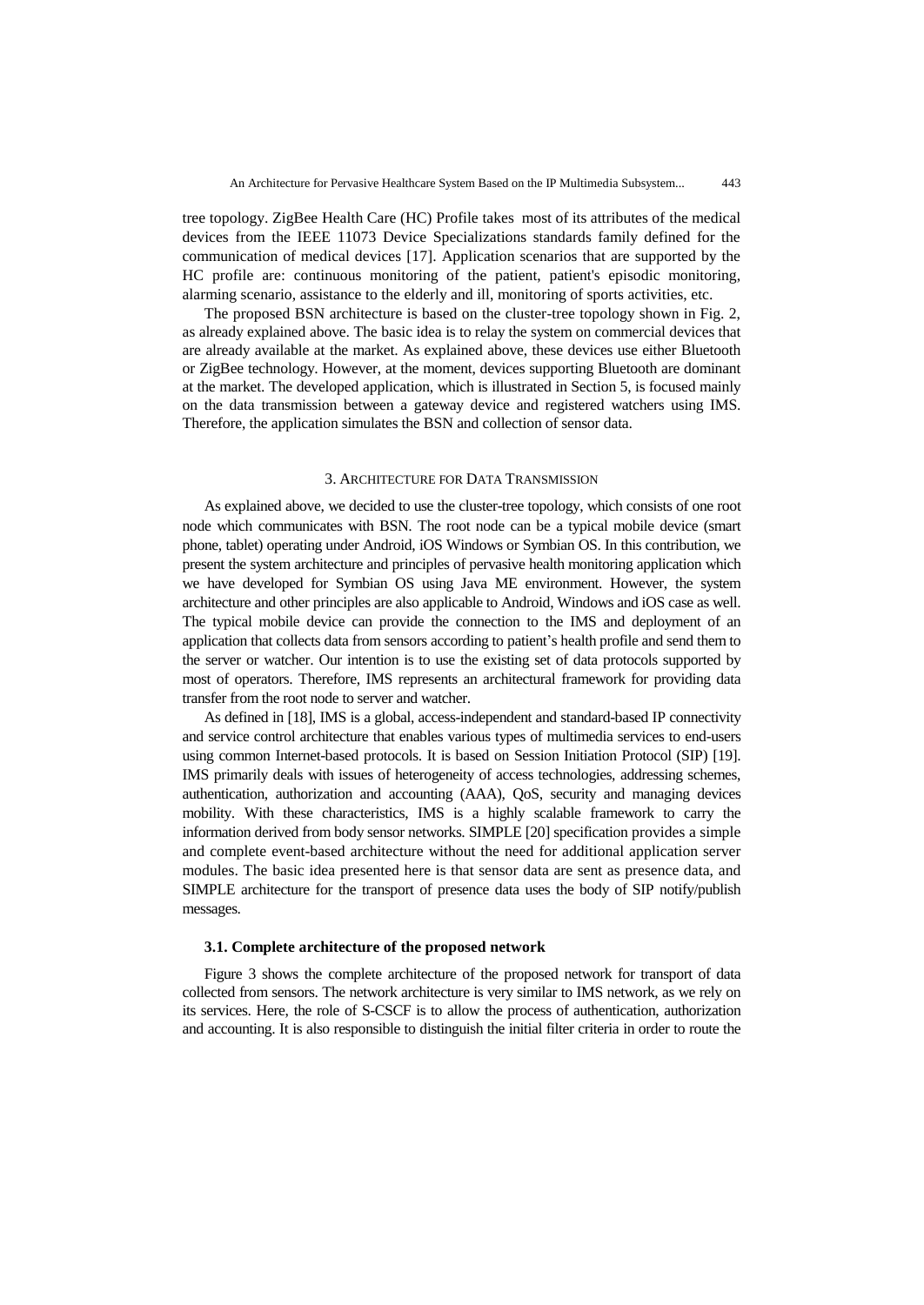SIP requests to the specific application server, in our case to the Presence Server. Presence Service is responsible for managing information and PUBLISH/SUBSCRIBE/NOTIFY SIP requests. Any information which belongs to the Presence Server is stored on the XCAP server as XML documents. By using XCAP it is possible to change, add, delete elements (nodes) in these XML documents via HTTP methods as explained below. Each type of document has its own folder with XML documents structured in tree form with following leaves:

Presence-rules: They contain the access rights to information which is posted by some presentity; in other words, those are rules which explain who has permission and who does not have permission to access presentity data.

Group List Management: It contains lists of friends who belong to the same group.

Resource List Server: It represents references to the presence data from the same group of friends.

From Fig. 3, it is possible to see that SIP protocol is used for connection between mobile application and P-CSCF. Beside SIP, there is also a direct XCAP connection between mobile application and XCAP server [21]. However, this connection is established if user is successfully registered to the IMS network. Generic Bootstrapping Architecture enables the user to perform authorization process, and to realize a secure connection with any application server in IMS network.

Further in this contribution, we explain in details how IMS entities and services are used for monitoring patients.

# **3.2. Descriptions of the IMS entities used in the proposed system**

A rough outline of the IMS architecture has three main layers [\[18\].](#page-17-5) The first layer is the user plane which consists of radio access network, which is also called transport layer. In the middle of the architecture, there is the control layer. Finally, on the top of the architecture is the service layer, as illustrated in Fig. 4. With the service layer separated from the control layer, the service provider may be a third party. Other components depicted in Fig. 4 are described bellow.

Call Session Control Function (CSCF) is a SIP server and the basic entity of the IMS architecture. Most of the SIP signaling is processed through the CSCF. Functionalities that CSCF offers are divided into three clusters: P-CSCF (Proxy-CSCF), I-CSCF (Interrogative-CSCF) and S-CSCF (Serving-CSCF). P-CSCF is the first point of access to the IMS architecture for each user. All SIP signaling traffic to and from the User Equipment (UE) goes through the P-CSCF. I-CSCF is included in the SIP registration process as it joins the corresponding S-CSCF server to the user. S-CSCF is the core of the IMS architecture and provides the logic to invoke and manage the application servers and, if necessary, to deliver the required services. Home Subscriber Server (HSS) is a secure database. It stores subscriber profiles, manages user identities and status (the presence as well as location). S-CSCF, I-CSCF and application servers have the right to access this information. The Application Server is a SIP entity which hosts and implements services. It can have multiple modes, depending on the type of service that is implemented.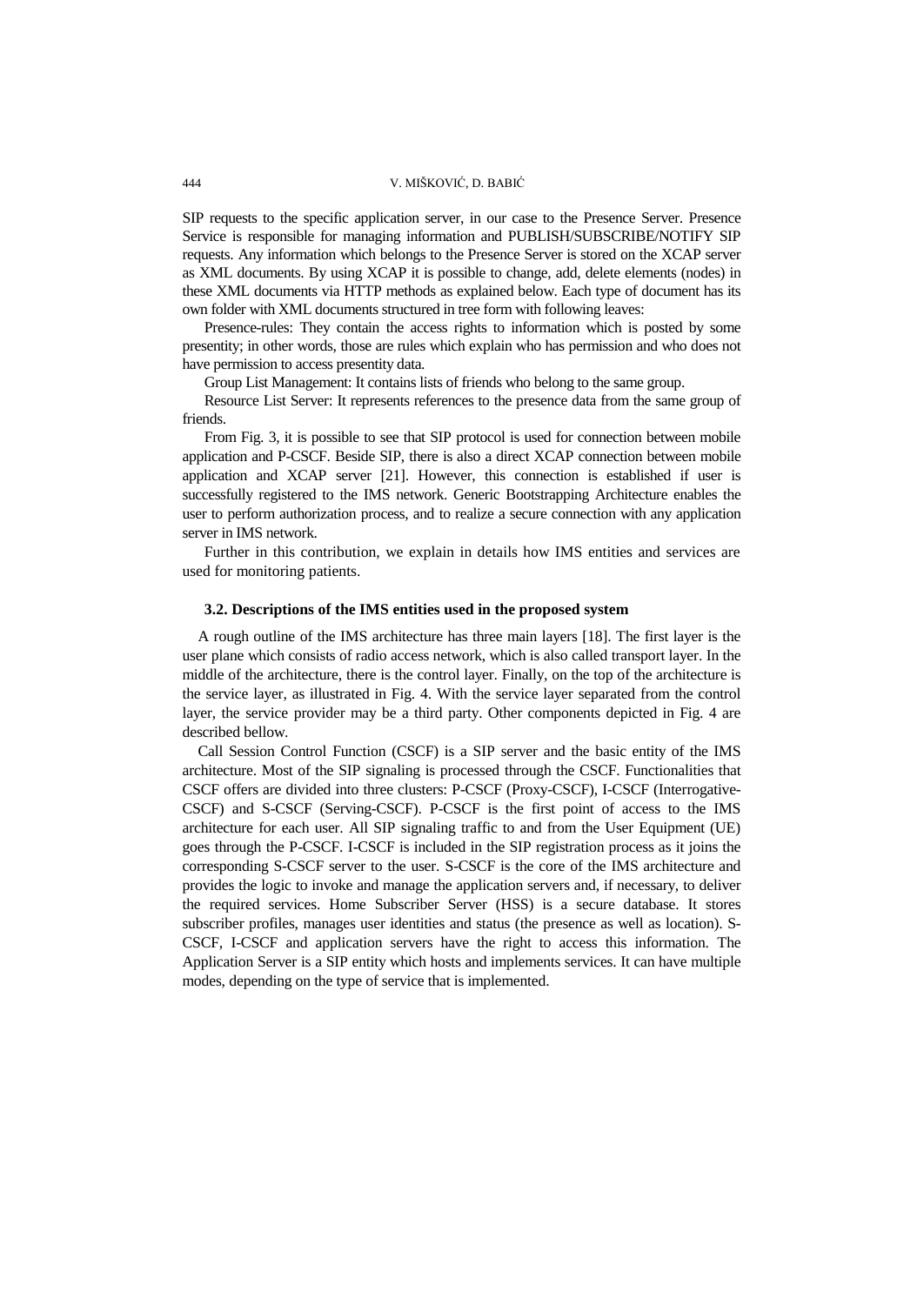

**Fig. 3** IMS architecture of the proposed network.

The IMS system users and terminals are uniquely identified. Users have the ability to have multiple profiles to identify services they want to use. These identities can be public or private. IMS uses Authenticating and Key Agreement Protocol (AKA) for authentication, which is based on HTTP Digest access authentication as defined in the IETF [RFC 2617] document. AKA is a challenge-response based mechanism that uses symmetric cryptography, which enables both sides to authenticate and authorize each other.

### **3.3. Subscribers registration process**

IMS registration process begins when the user terminal has to find a P-CSCF address, i. e., the IMS network access point. DHCP/DNS mechanism is commonly used for this purpose. The user sends a SIP REGISTER message to the corresponding P-CSCF. P-CSCF does not know which S-CSCF server is responsible to serve the user. Therefore, P-CSCF asks the I-CSCF for the address of the corresponding S-CSCF. I-CSCF gets this information from a unified database of user profiles HSS by using the Diameter protocol [\[22\],](#page-17-8) and returns the information to the P-CSCF. After that, P-CSCF forwards user"s SIP REGISTER message to the discovered S-CSCF server. S-CSCF takes the user profile from the HSS database using the Diameter protocol. Then S-CSCF answers to the user with the challenge in the Unauthorized SIP message with status code 401. The user authenticates the network and sends a response to the challenge of the S-CSCF server. S-CSCF authenticates users, and retrieves data about the user services from HSS. At the end of this process, S-CSCF sends a confirmation of successful registration to the user in the SIP 200 OK message. P-CSCF and the user terminal can agree about mechanisms of compression, as well as, about using IPSec protocol for greater security of their communication.

# **3.4. Session Initiation Protocol for Instant Messaging and Presence Leveraging Extensions (SIMPLE)**

SIP"s main purpose is to establish, modify and end multimedia sessions [\[19\].](#page-17-6) The standard implementation of SIP defines six different methods of SIP requests, which are shown in Table 1. Many of the SIP response codes are inspired by the HTTP protocol. SIP codes are divided into six classes, identified by the first code number as it is shown in Table 2.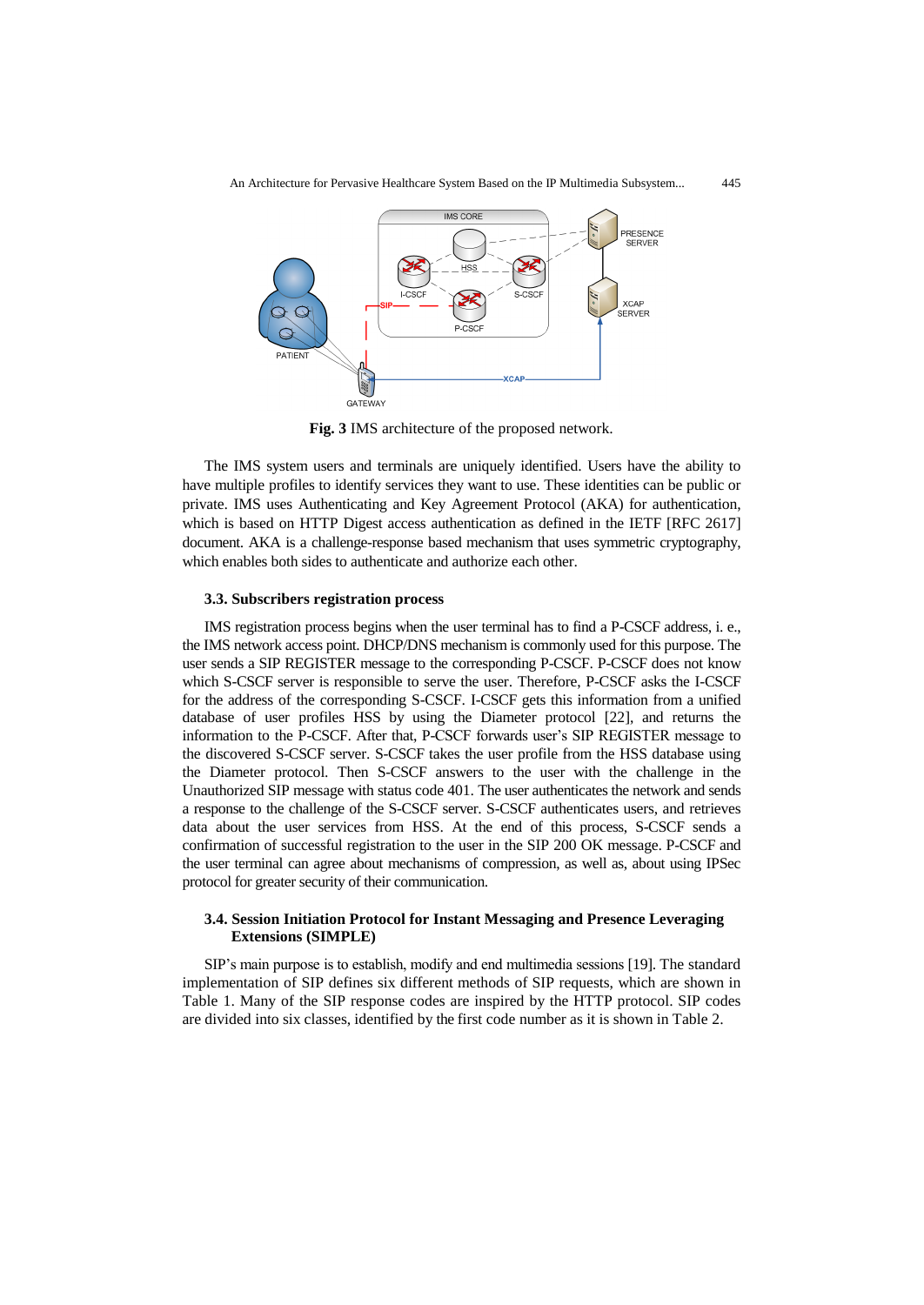446 V. MIŠKOVIĆ, D. BABIĆ

| <b>Table 1 SIP request methods</b> |  |  |  |  |  |  |  |
|------------------------------------|--|--|--|--|--|--|--|
|------------------------------------|--|--|--|--|--|--|--|

| Method          | Description                       |
|-----------------|-----------------------------------|
| <b>INVITE</b>   | Session setup                     |
| ACK             | Acknowledgment of final response  |
| <b>BYE</b>      | Session termination               |
| <b>CANCEL</b>   | Pending session cancellation      |
| <b>REGISTER</b> | Registration of a user's URI      |
| <b>OPTIONS</b>  | Query of options and capabilities |

Recently, SIP has been extended to support instant messaging and the presence of IMS service through SIP for Instant Messaging and Presence Leveraging Extensions (SIMPLE) standard [\[20\].](#page-17-7) SIMPLE can easily allow our system expansion and integration with other services and applications aware of the presence (presence-aware) to offer a richer user experience. However, the SIMPLE framework cannot offer audio or video services. These types of services request additional application servers.

Presence Service is built on the top of the eventbased SIP architecture. It enables subscribers to know who is available, busy or of no obligation, what the possibilities of their terminals are, and similar status information. Presence Service is one of the standard IMS services.



**Fig. 4** A simple overview of the IMS architecture

**Table 2** Standardized SIP response codes

| Class | Description                |
|-------|----------------------------|
| 1xx   | Provisional of information |
| 2xx   | <b>Success</b>             |
| 3xx   | Redirection                |
| 4xx   | Client Error               |
| 5xx   | Server Error               |
| бxх   | Global Failure             |

Presence Architecture defines several possible roles/entities for each user, as shown in Fig. 5. An entity that provides presence information of subscribers is called presentity, which is short of "present entity". The presentity can have several devices connected to it; these devices are identified as Presence User Agents (PUAs). The presentity communicates directly with the Presence Agents (PAs). PA manages the state of various subscribers" events. PA also collects information from PUA through PUBLISH transactions by creating a model of the current state of presentity. It also informs SIP entities called watchers about new publications trough SIP NOTIFY transactions. The observer (also called the watcher) is an entity that requests information about presentity from PA system. This process is done by using SUBSCRIBE requests.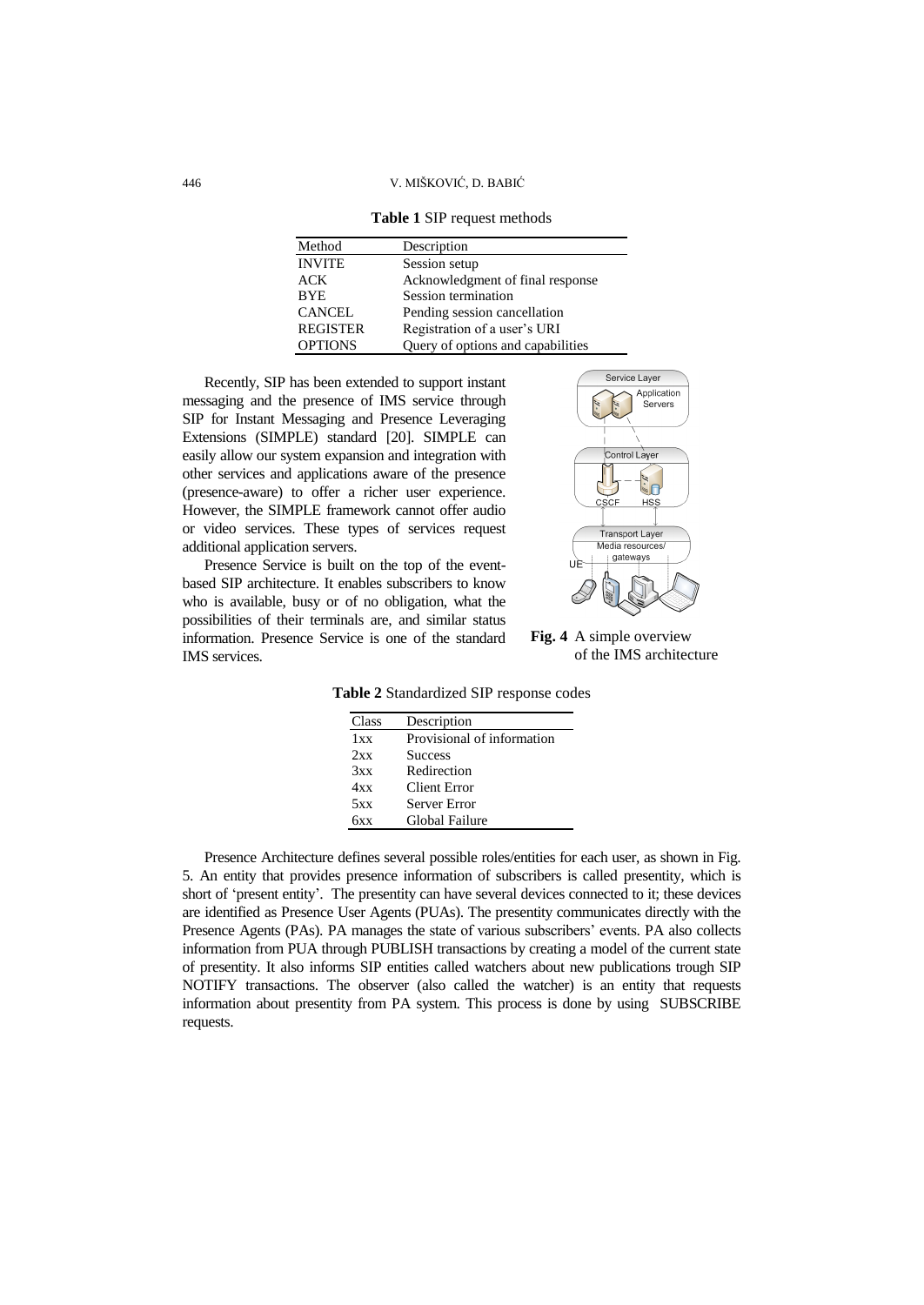

**Fig. 5** Entities of presence architecture.

All SUBSCRIBE/NOTIFY transactions, shown in Fig 6, have SIP Event header field that identifies a particular event whether it is a request for information or notification [RFC 3856]. This is the user registration scenario used in our application. It also defines "presence" event package identified by the value of this header field. SUBSCRIBE may be a short-time operation when it is used to take the current state of presentity information, or it can last for a longer time period to enable asynchronous

receiving of notification whenever the published data is changed. Therefore, the watcher must periodically renew SUBSCRIBE before the validity period expires. Current information and duration of SUBSCRIBE request is sent by the PA to the watcher by using the NOTIFY request.



**Fig. 6** The use of SUBSCRIBE and NOTIFY SIP messages.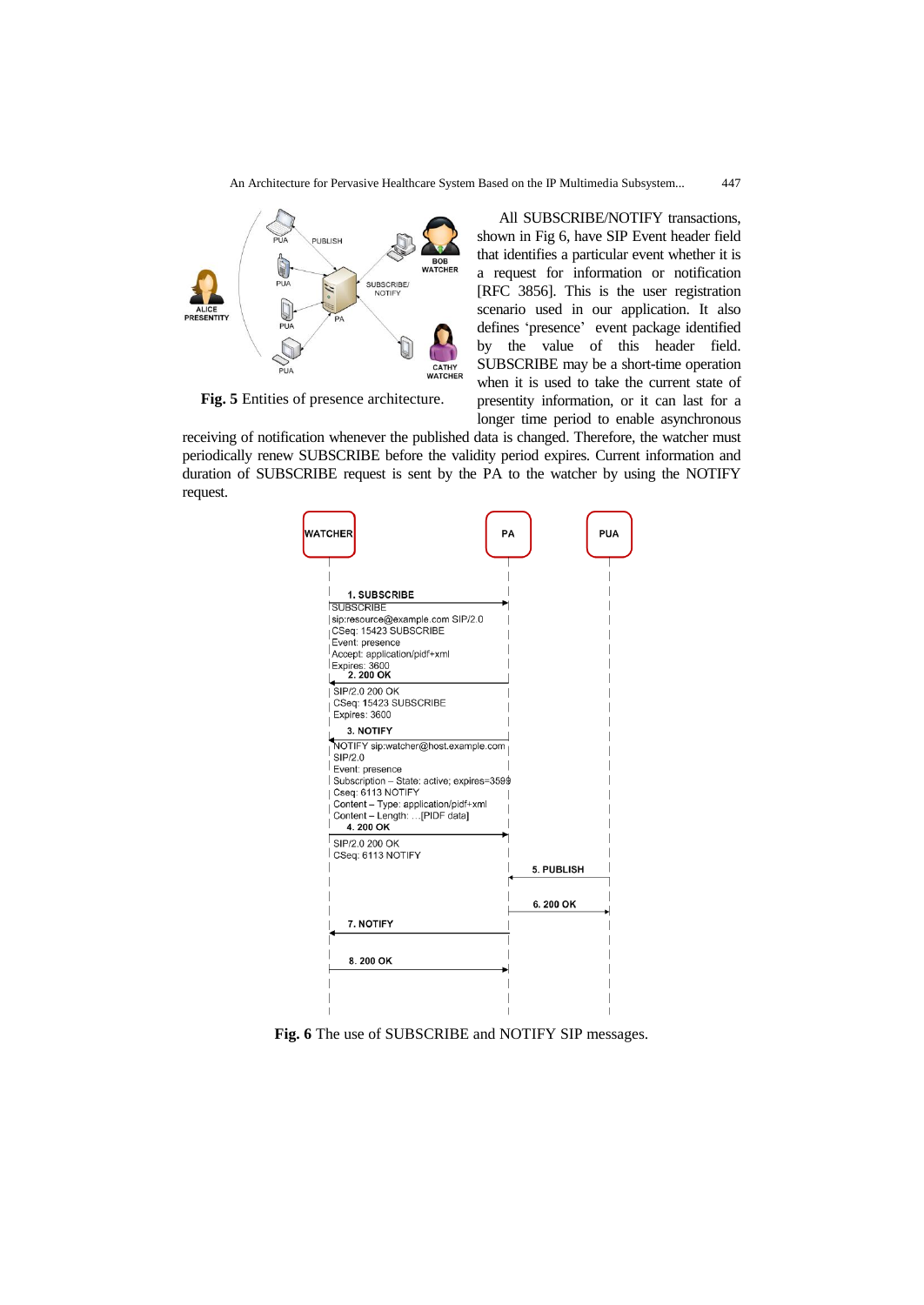PUA sends PUBLISH request in order to publish new data, as show in Fig 7. The message should include header field identified as Expires that is set to the duration of request. The message also contains new PUA"s presence data whose data format is defined in Content-Type header field. Every new successful PUBLISH request obtains a unique identifier from PA, in the form of entity-tag value specified in the SIP-ETag header field. These tags are unique for each user agent. This means that two instances of published presence information can have the same entity tag until they do not belong to the same user agent. If the publication is authorized and successful, the Expires header field of answer will tell about the validity of the publication and also the SIP-ETag will also be specified.

### **3.5. Presence information data format**

The data format used to transfer the presence data is called Presence Information Data Format (PIDF), and its extension is called Rich Presence Extension for PIDF (RPID) [\[23\],](#page-17-9) [\[24\].](#page-17-10) The PIDF defines a basic format for representing presence information from presentity. This format defines a textual note, an indication of availability (open or closed) and a Uniform Resource Identifier (URI) for communication. The RPID includes information about presence information for persons, services, and devices. The examples of data that are supported by the RPID format are: what the person is doing, grouping identifier for a service, when a service or device was last used, type of place a person is in, person's mood, time zone he/she is located in, type of service he/she offers, icon reflecting the presentity's status, etc. Figure 8 illustrates the watcher overview of collected data about patient in our application (note that the sensors are simulated by a simple data generator, the data shown in Fig. 8 can not be interpreted as medical data).



**Fig. 7** Publishing data collected from sensors.

Note that a PIDF document and its extension can be used in two different contexts, namely, by the presentity to publish its presence status and by the presence server to notify a certain set of watchers. The presence server may compose, translate, or filter the published presence data, before delivering customized presence information to the watcher. For example, it may perform some of the following operations: merge presence information from multiple presence user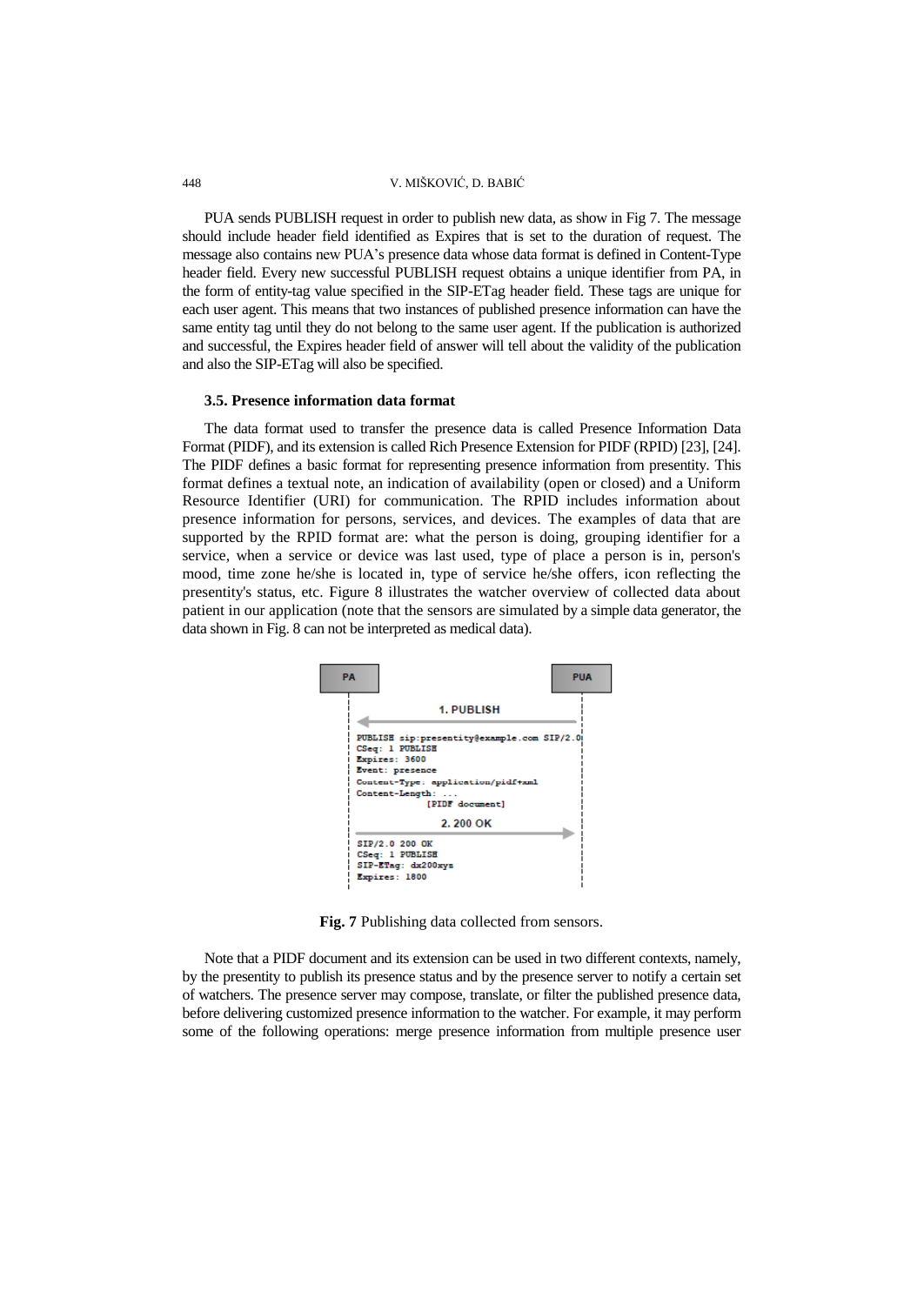agents; remove whole elements; translate values in elements; or remove information from elements. These mechanisms, that are used to filter calls and other communications to the presentity, can subscribe to the presence information in the same way as a regular watcher. In this way, they can generate automated rules, such as scripts, that govern the actual communications behavior of the presentity. The details are described in the data model document. Since RPID is a PIDF XML document, it also uses the content type application/pidf+xml.

# 4. CONTEXT-AWARENESS

The sensor data can allow us to create a complete picture of the user's current situation. BSN and implemented special HealthCare Profile gather data which are forwarded to the gateway node. With SIMPLE architecture we get patient's data from gateway into Presence Server. Our architecture resolves all problems of safe access to these data, because it uses secure protocols such as XCAP. XCAP server supports grouping of patients and doctors in corresponding lists. In this way, the health care providers have access to health conditions of all patients in their lists. At the same time, the patients have insight into the list of their care providers with their access rights. Both the patient and the doctor use a mobile application, thus they can be anywhere and anytime, and they can have access to the service.



**Fig. 8** Presented data collected from sensors at watcher application.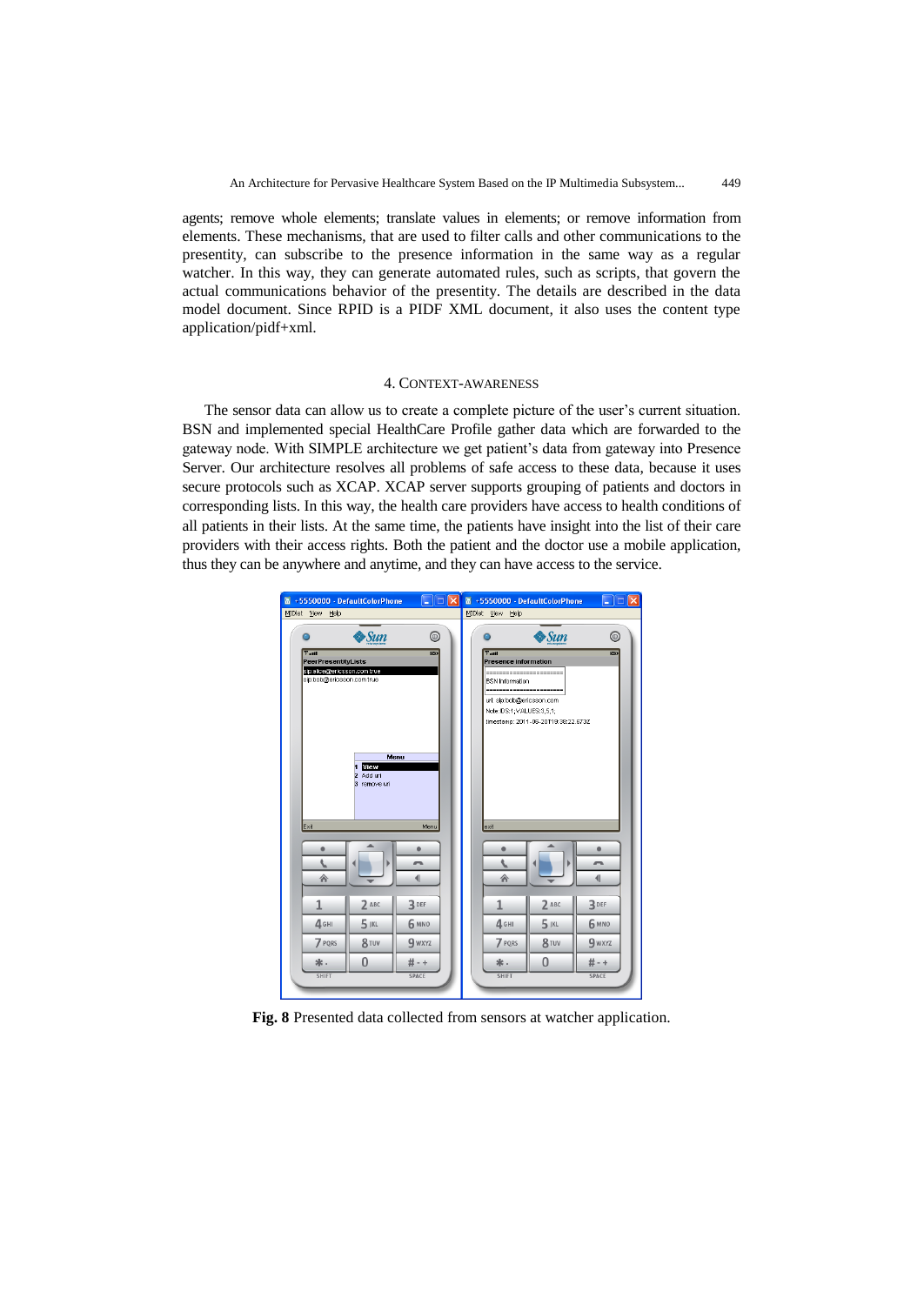However, the data in Presence Server can give us a true picture of the condition of the patients only with proper reasoning. For example, it is normal that the number of heart beats per minute is about 75. However, when the number of heart beats per minute is greater than 100 then it could be said that this is an abnormal function of the heart, tachycardia. This information is not sufficient to obtain a complete picture and to conclude whether it is an alarming situation or not. It is necessary to have information about the current activities of the person wearing the sensors, because during running and other hard physical activities heart rate per minute is much higher. Accelerometer can give us information about the acceleration of bodies in motion. As we can see, there is a need to have a context-aware subsystem which will analyze collected data and will make decisions.

Common architecture of the context-aware system is shown in Fig. 9 [\[25\].](#page-17-11) In general, sensor layer detects and registers new sources of context information, which can result from physical, logical or software sensors. For example, GPS is an example of physical sensor, current browser activities (software) or a combination of sensor information obtained by inference is a logical one. Raw data retrieval layer provides interfaces to return sensor information using abstract functions. Pre-processing/inferencing is referred to quantification and extraction of raw data and handling of conflicting, ambiguous and indefinite information which raises the level of complexity to the next level. This preprocessing/inferencing can be done partly before storing data to the central server or after it. The storage and managing of data are usually separated from application layer. The storage offers a public interface for synchronous or asynchronous access to information.



**Fig. 9** Layers of common context-aware system.

We do not need to make any changes to the proposed architecture of pervasive healthcare system if pre-processing/inferencing or learning algorithms are in charge of application provider. In service layer application a server would be added, and it would be able to access the presence data. The key point is to store context data for a specific application provider and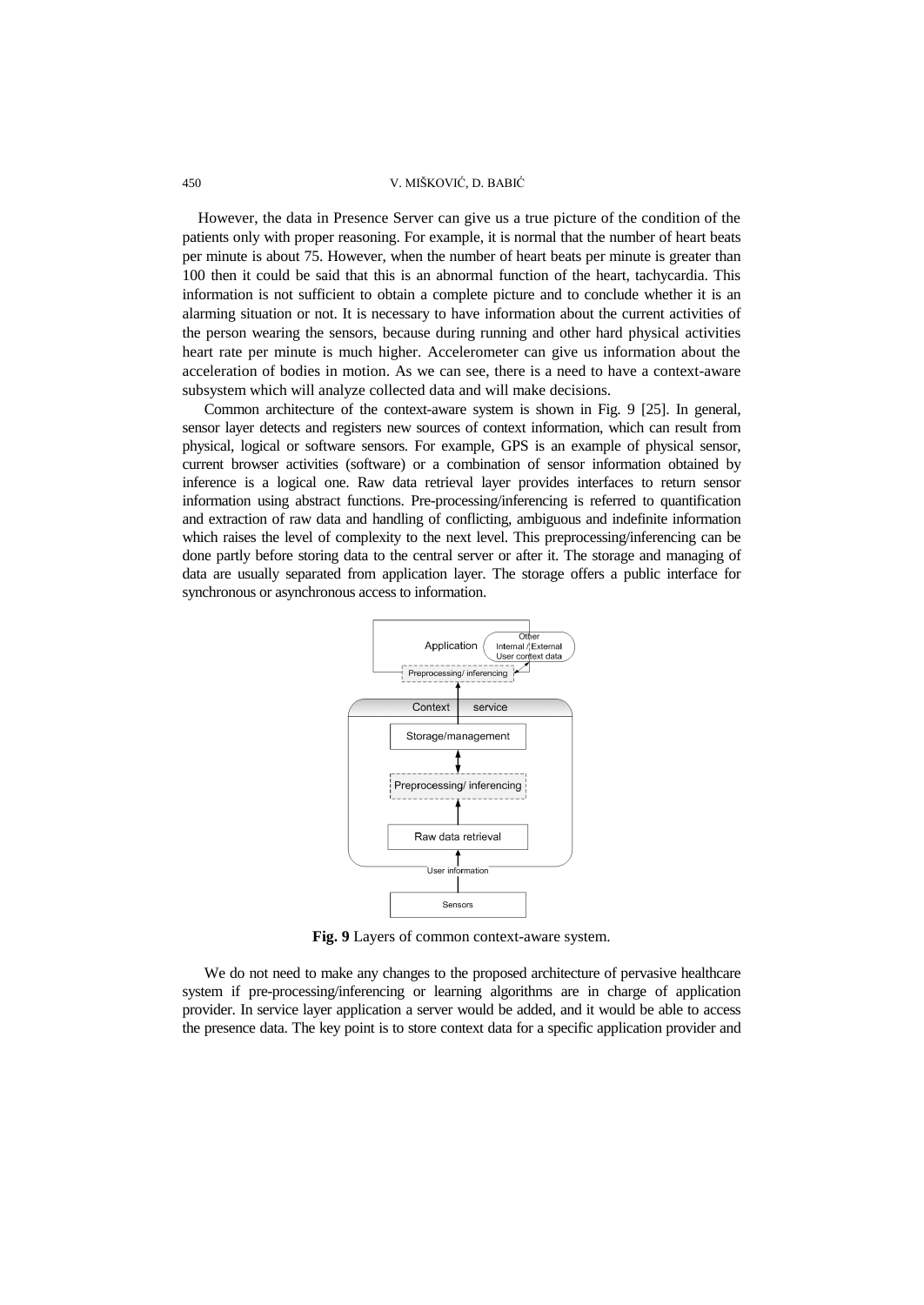application provider determines rules to be respected in the process of reasoning over the set of context data. Also, the mobile phones today have enough processing and memory resources that simple data pre-processing can be carried out on them before they are sent to the system. The implementation of the context awareness in our system is planned in the future.

### 5 APPLICATION USE CASES

As mentioned above, we have developed a mobile application which is based on the proposed system architecture explained above. The system has three main parts: BSN with cluster tree topology, data transmission part based on IMS, and context aware reasoning. The data transmission part is fully implemented in the proposed mobile application. Meanwhile, the BSN is simulated and sensor data is generated. The implementation of context awareness is left for the second stage of our research project.

The mobile application has the following use cases:

- 1. The registration; Subscription/Unsubscription to the list of the SIP watchers is implicitly added after the registration process, because every patient wants to have access to the list of watchers.
- 2. The sensors" data are simulated. The presence data are published automatically.
- 3. Subscription/Unsubscription to the list of the SIP presentities (patients) and revision of the permitted and currently reported data;
- 4. Determining access rights to the watchers (doctors, friends, family);
- 5. Review of personal information that is currently published with the ability to manually publish/unpublish them;
- 6. The deregistration.

Each patient can also be the watcher of his friends/relatives. In the following, the use cases are described verbally with parts of code or through system sequence diagram, and message examples. Section 3.2 explains the IMS entities used in the proposed system: IMS core, Presence server, XCAP server. Any information which belongs to the Presence server is stored on the XCAP server as XML document. Presence server gets data directly from XCAP, and then they are integrated and together called Presence Group Manager (PGM).

Application on a Presence User Agent (PUA) needs to open two ports for two separate connections with system. The first one is for common synchronous SIP communication, such as REGISTER/200 OK, SUBSCRIBE/ 200 OK, PUBLISH/200 OK. The second one is for asynchronous SIP SIMPLE communication based on events. Examples are: Presentity (UN)PUBLISH / Watcher NOTIFY, Watcher (UN)SUBSCRIBE / Presentity NOTIFY. XCAP protocol is based on HTTP protocol, but can also be based on secured HTTPS. This HTTP connection is a direct connection between PUA application and XCAP server and allows manipulation with presence-rules documents.

After successful regular SIP registration, the user is automatically subscribed to the watcher list in order to check the list of assigned watchers and to change their access rights. The process is shown in Fig. 10. If subscription is approved, PGM sends SIP NOTIFY message to asynchronous port with a full watcher list, and SIP 200 OK message to synchronous port as ACK of SIP SUBSCRIBE message. After getting SIP NOTIFY, application sends SIP 200 OK from the port chosen as asynchronous as acknowledgment for using this port for getting information about watchers updates.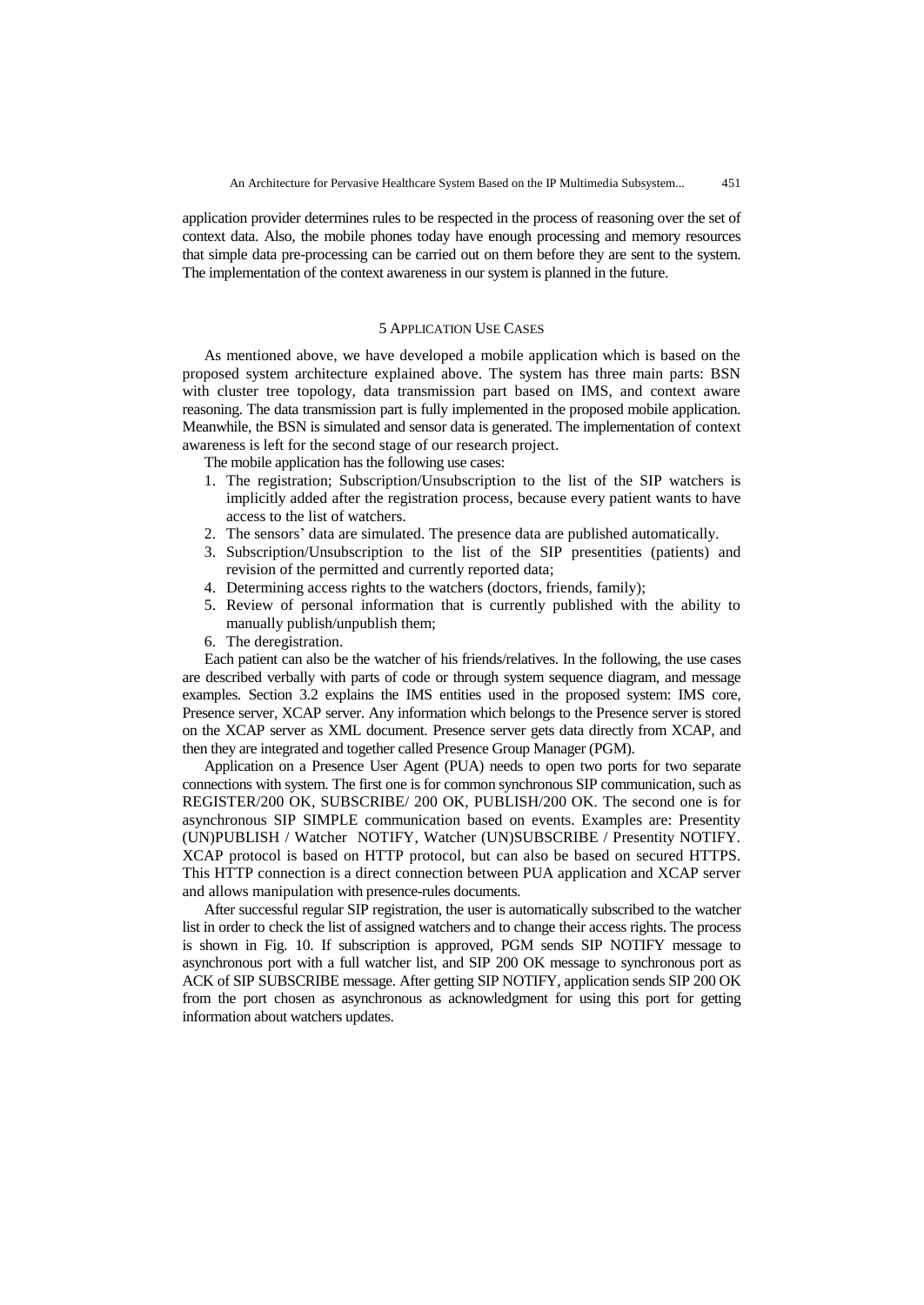In use cases two and five, the same SIP messages are used for sending data, regardless of whether it is automatic or manual transmission. An example of SIP PUBLISH message is given below. This message is provided by UA from SIP port to the IMS core, and further from IMS core to the PGM. In the opposite direction SIP 200 OK message is sent as acknowledgment for the successful data receiving. Data format is application/PDIF + xml, as shown by the Content-Type header field. Within RPDIF are defined other elements about the service, devices or user.

Important header fields of the SIP PUBLISH message are shown in the following example:

PUBLISH sip:alice@ericsson.com SIP/2.0 Max-Forwards: 70 Event: presence CSeq: 312 PUBLISH Expires: 3600 Content-Length: 645 ... Content-Type: application/pidf+xml ... The following is SIP PUBLISH message with sensor data in the message body: <?xml version="1.0" encoding="UTF-8"?> <presence xmlns:rpid = "urn:ietf:params:xml:ns:pidf:rpid" ...> <pdm:person id="p1"> <pdm:note>IDS:1;VALUES:5,1,4; </pdm:note> <pdm:timestamp> 2014-06-05T23:02:43.59Z </pdm:timestamp> </pdm:person> </presence>



**Fig. 10** SIP registration and subscription to the presence watcher list.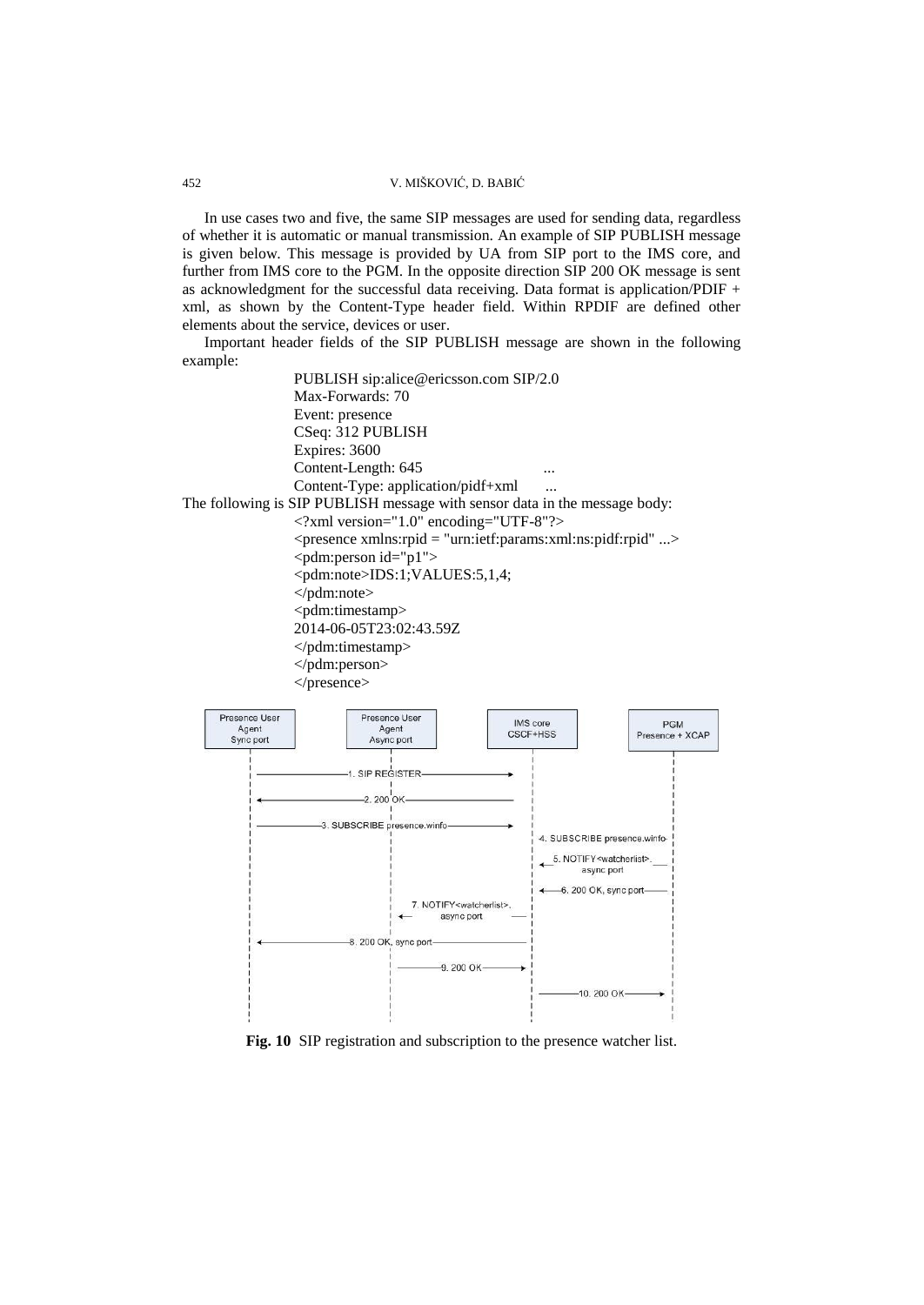SIP UNPUBLISH is a SIP PUBLISH message with the following differences in header fields: Content-Length is 0, Expires is set to 0s and sip-if-match is equal to sip-etag of published data. The following message shows important header fields of the SIP (UN)PUBLISH message:

> PUBLISH sip:alice@ericsson.com SIP/2.0 Max-Forwards: 70 Event: presence CSeq: 317 PUBLISH Expires: 0 Content-Length: 0 sip-if-match: 0005 ...

In the use case number three, the subscription to the SIP presentity list has same sequence of messages as subscription to the watcher list. But the SIP SUBSCRIBE message has different header fields, such as: Event: presence , Supported: eventlist Accept: multipart/ related,application/ rlmi+xml,application/ cpim-pidf+xml, application/pidf+xml.



**Fig. 11** Events presence.winfo and presence

All changes of lists are done through XCAP protocol, which is based on HTTP protocol and its methods: DELETE, GET, PUT. The HTTP connection is established directly between PUA and XCAP server. The system sequence diagram in Fig.11. illustrates *presence.winfo* and *presence* events. There is also XCAP usage by presentity. It is possible to add (PUT) or remove (DELETE) members of the lists, and presentity can change access rights to the watchers. After subscription watcher waits for confirmation. Presentity can block, polite-block or allow watcher. The action Block tells the server to reject the subscription, placing it in the 'terminated' state. The action Polite-block tells the server to place the subscription into the "active" state, and to produce a presence document that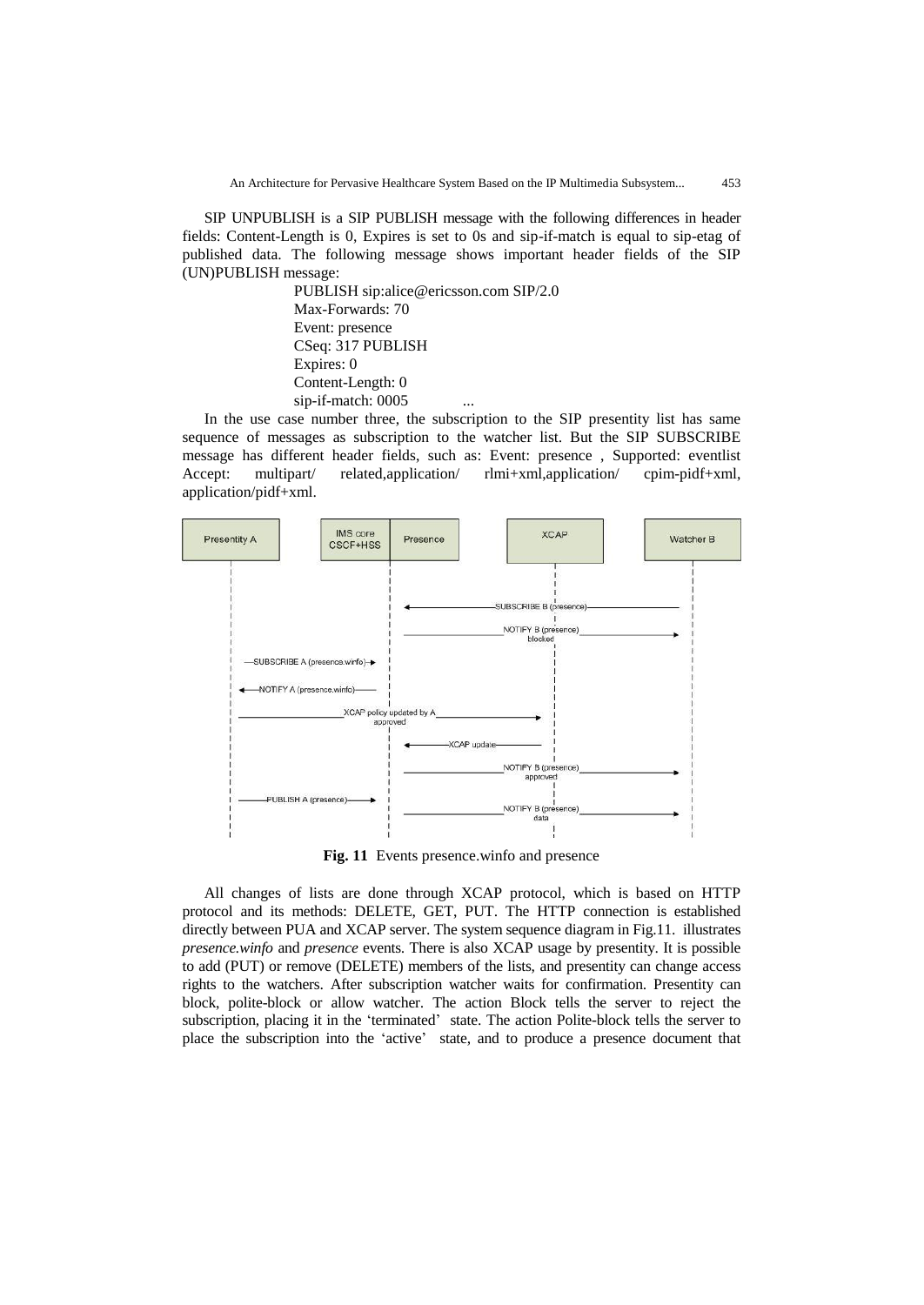indicates that the presentity is unavailable. The action Allow tells the server to place the subscription into the 'active' state. Only if watcher is allowed by presentity, the published presence data willtrigger NOTIFY message.

## 5 CONCLUSIONS

The network architecture based on IMS has been proposed, and we have developed the application for data transmission between patients and watchers. This solution can have many significant purposes and represents a platform for the development of a wide range of applications. We have shown the main elements and use cases of mobile application developed according to the proposed model. The next phase of our research will result in a mobile application for patients' monitoring for different platforms. We will study applicable contextaware algorithms as well, in order to build a complete system.

**Acknowledgement**: *This work has been partially supported by the Serbian Ministry of Education and Science under technology development project TR32023 – "Performance Optimization of Energy-efficient Computer and Communications Systems."*

| Acronym          | Definition                                              |
|------------------|---------------------------------------------------------|
| AAA              | Authentication Authorization And Accounting             |
| AAL <sub>S</sub> | <b>Ambient Assisted Living Services</b>                 |
| <b>ACK</b>       | Acknowledgement                                         |
| <b>AKA</b>       | Authenticating and Key Agreement                        |
| <b>BASUMA</b>    | Body Area System for Ubiquitous Multimedia Applications |
| <b>BSN</b>       | <b>Body Sensor Network</b>                              |
| <b>CPU</b>       | <b>Central Processing Unit</b>                          |
| <b>CSCF</b>      | <b>Call Session Control Function</b>                    |
| ECG              | Electrocardiogram                                       |
| <b>GPRS</b>      | General Packet Radio Service                            |
| <b>GPS</b>       | <b>Global Positioning System</b>                        |
| HC.              | <b>Health Care</b>                                      |
| <b>HDP</b>       | <b>Health Device Profile</b>                            |
| <b>HSS</b>       | Home Subscriber Server                                  |
| <b>HTTP</b>      | <b>Hypertext Transfer Protocol</b>                      |
| I-CSCF           | Interrogative-CSCF                                      |
| <b>IEEE</b>      | Institute Of Electrical And Electronic Engineers        |
| <b>IETF</b>      | <b>Internet Engineering Task Force</b>                  |
| <b>IMS</b>       | IP Multimedia Subsystem                                 |
| <b>IP</b>        | <b>Internet Protocol</b>                                |
| <b>IPSec</b>     | <b>Internet Protocol Security</b>                       |
| <b>LPU</b>       | Local Processing Unit                                   |
| <b>MAC</b>       | Media Access Control                                    |
| МE               | Micro Edition (Java)                                    |
| MIT              | Massachusetts Institute Of Technology                   |
| <b>NGN</b>       | <b>Next Generation Network</b>                          |

APPENDIX A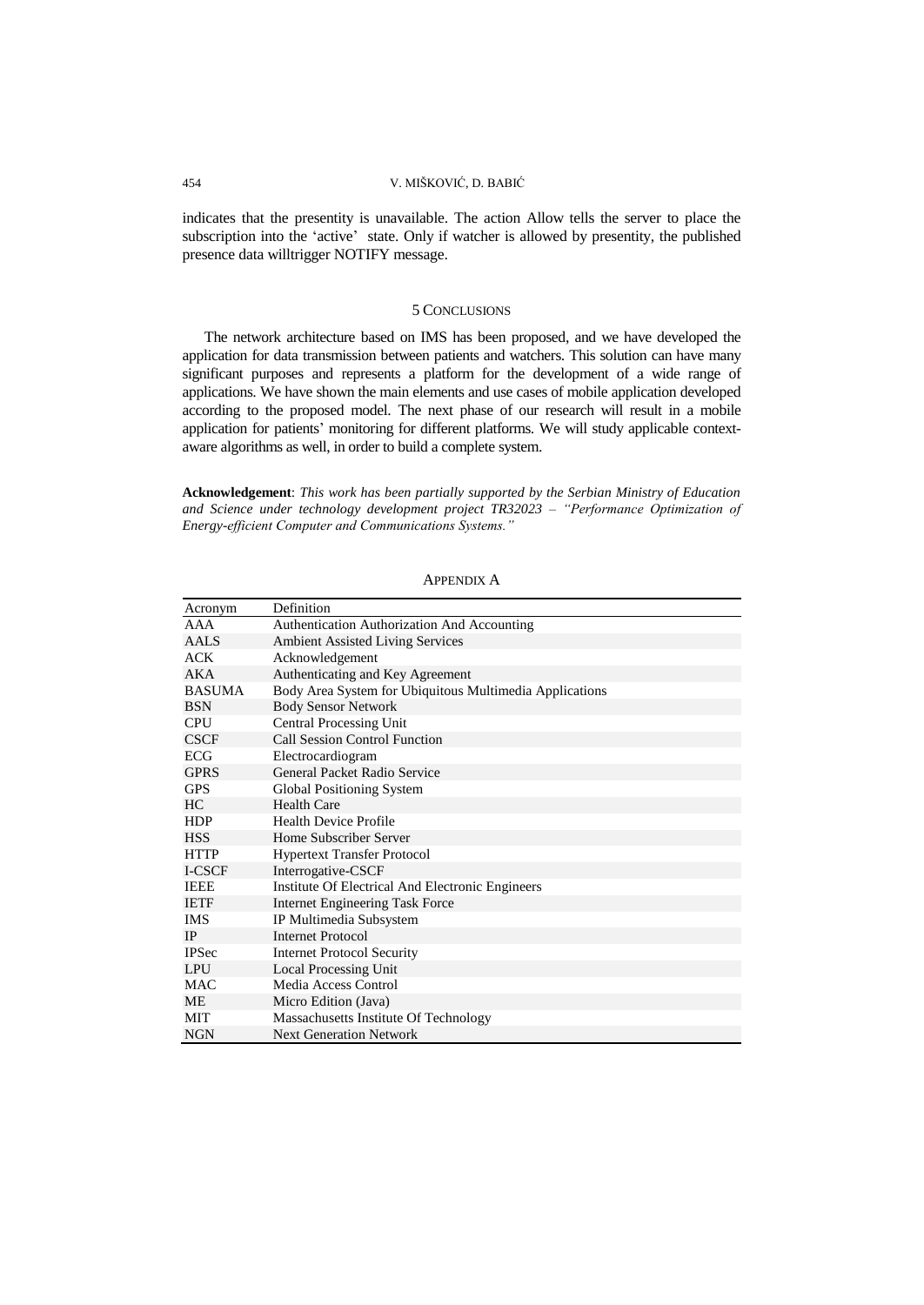| Acronym          | Definition                                                             |
|------------------|------------------------------------------------------------------------|
| <b>OS</b>        | <b>Operating System</b>                                                |
| <b>PA</b>        | Presence Agent                                                         |
| <b>PAN</b>       | Personal Area Network                                                  |
| P-CSCF           | Proxy-CSCF                                                             |
| <b>PDA</b>       | Personal Digital Assistant                                             |
| <b>PIDF</b>      | <b>Presence Information Data Format</b>                                |
| <b>PGM</b>       | Presence Group Manager                                                 |
| <b>PUA</b>       | Presence User Agents                                                   |
| QoS              | <b>Quality of Service</b>                                              |
| <b>RFC</b>       | <b>Request For Comments</b>                                            |
| <b>RPID</b>      | Rich Presence Extension for PIDF                                       |
| S-CSCF           | Serving-CSCF                                                           |
| SIG              | Special Interest Group                                                 |
| <b>SIMPLE</b>    | SIP Instant Messaging and Presence Leveraging Extensions               |
| SIP              | <b>Session Initiation Protocol</b>                                     |
| SpO <sub>2</sub> | Peripheral capillary oxygen saturation                                 |
| <b>UBIMON</b>    | Ubiquitous Monitoring Environment for Wearable and Implantable Sensors |
| UE               | User Equipment                                                         |
| URI              | Universal Resource Identifier                                          |
| Wi-Fi            | Wireless Fidelity                                                      |
| <b>XCAP</b>      | <b>XML Configuration Access Protocol</b>                               |
| <b>XML</b>       | Extensible Markup Language                                             |

#### **REFERENCES**

- <span id="page-16-0"></span>[1] J. A. Fraile1, J. Bajo and J. M. Corchado, "Context-aware and Home Care: Improving the quality of life for patients living at home", *Actas de los Talleres de las Jornadas de Ingeniería del Software y Bases de Datos*, vol. 3, no. 6, 2009.
- <span id="page-16-10"></span>[2] *Tunstall*, Tunstall Healthcare (UK) Ltd, [Online]. Available: http://www.tunstall.co.uk (current February 2012)
- <span id="page-16-11"></span>[3] *QuietCare*, Intel-GE Care Innovations™, [Online]. Available: http://www.careinnovations.com/ Products/QuietCare/Default.aspx (current July 2011)
- <span id="page-16-1"></span>[4] *Project Mithril at MIT University*, [Online]. Available: http://www.media.mit.edu/wearables/mithril/ index.html (current October 2004)
- <span id="page-16-2"></span>[5] J. E. Bardram, "Applications of context-aware computing in hospital work: examples and design principles", In Proc. of the ACM symposium on Applied computing, New York, 2004, pp. 1574-1579.
- <span id="page-16-3"></span>[6] S. [Mitchell,](http://dl.acm.org/author_page.cfm?id=81100359819&coll=DL&dl=ACM&trk=0&cfid=176339321&cftoken=43665439) M. [D. Spiteri,](http://dl.acm.org/author_page.cfm?id=81100199398&coll=DL&dl=ACM&trk=0&cfid=176339321&cftoken=43665439) J. [Bates,](http://dl.acm.org/author_page.cfm?id=81406598996&coll=DL&dl=ACM&trk=0&cfid=176339321&cftoken=43665439) [G. Coulouris,](http://dl.acm.org/author_page.cfm?id=81100529795&coll=DL&dl=ACM&trk=0&cfid=176339321&cftoken=43665439) "Context-aware multimedia computing in the intelligent hospital", In Proc. of the 9th workshop on ACM SIGOPS European workshop*,* pp. 13-18, 2000.
- <span id="page-16-4"></span>[7] P. Hu, J. Indulska, R. Robinson, "An Autonomic Context Management System for Pervasive Computing", In Proc. 6<sup>th</sup> of the Annual IEEE International Conference on Pervasive Computing and Communications, March 2008.
- <span id="page-16-5"></span>[8] *Project Ubimon at Imperial College London*, [Online]. Available: http://www.doc.ic.ac.uk/vip/ubimon/ home/index.html (current January 2005)
- <span id="page-16-6"></span>[9] *MobiHealth funded by the European Commission*, [Online]. Available: http://www.mobihealth.org (current May 2004)
- <span id="page-16-7"></span>[10] *HealthService24*, Ericsson Enterprise AB – project coordinator, [Online]. Available: http://www. healthservice24.com (current December 2006 )
- <span id="page-16-8"></span>[11] Basuma funded by the German Federal Ministry for economics and labor (BMWA), [Online]. Available: http://www.basuma.de (current January 2006)
- <span id="page-16-9"></span>[12] *Project CodeBlue at Hardvard University*, [Online]. Available: http://fiji.eecs.harvard.edu/CodeBlue (current March 2007)